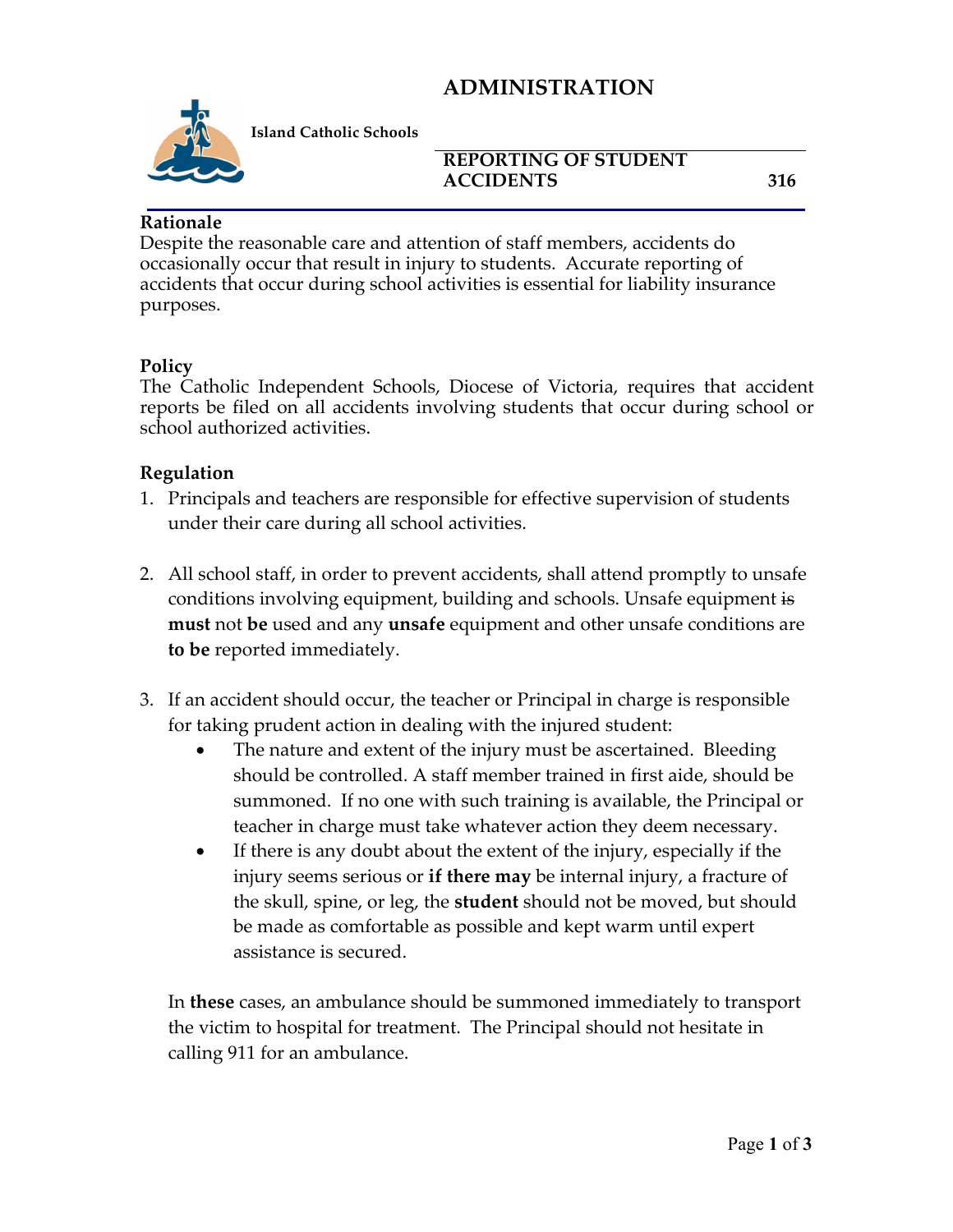# **ADMINISTRATION**



**Island Catholic Schools** 

### **REPORTING OF STUDENT ACCIDENTS 316**

When necessary emergency measures have been taken, the parent **must** be contacted and advised of the steps taken and asked to get in touch with the family physician.

- If the injury appears to be minor and the **student** is able to walk or can be safely carried, he/she should be taken to the medical room of the school and made as comfortable as possible. Additional first aid measures may be taken here. **However, if the student has suffered a head injury, even one that seems minor, the parent must be informed and asked to take the student to emergency or an ambulance may be called for assessment of the injury and transport to the hospital if the responding personnel suggest it.**
- 4. The teacher or Principal in charge at the time is responsible for deciding whether the emergency treatment is necessary or if the injury is relatively minor. In making this judgment, in doubtful cases, it is better to be on the safe side.
- 5. When a student is seriously injured, the Principal, or designate, shall inform the Superintendent immediately of the accident.
- 6. Within 24 hours after the occurrence of a serious accident, the Principal shall file a complete report on the Accident Form provided. One copy is to be forwarded to the Superintendent and one copy should remain on file at the school.
- 7. Students who become ill at school or receive a minor injury must not be sent home unless the parents have been informed. It is best to have a child, suffering from an accident or sudden illness, accompanied home by an available member of the staff or other responsible adult.
- 8. Should a student be injured at an activity sponsored by the school's Parent Advisory Committee/Home and School, or other parent council, the school is to ensure an accident report form is completed and forwarded to the Superintendent.